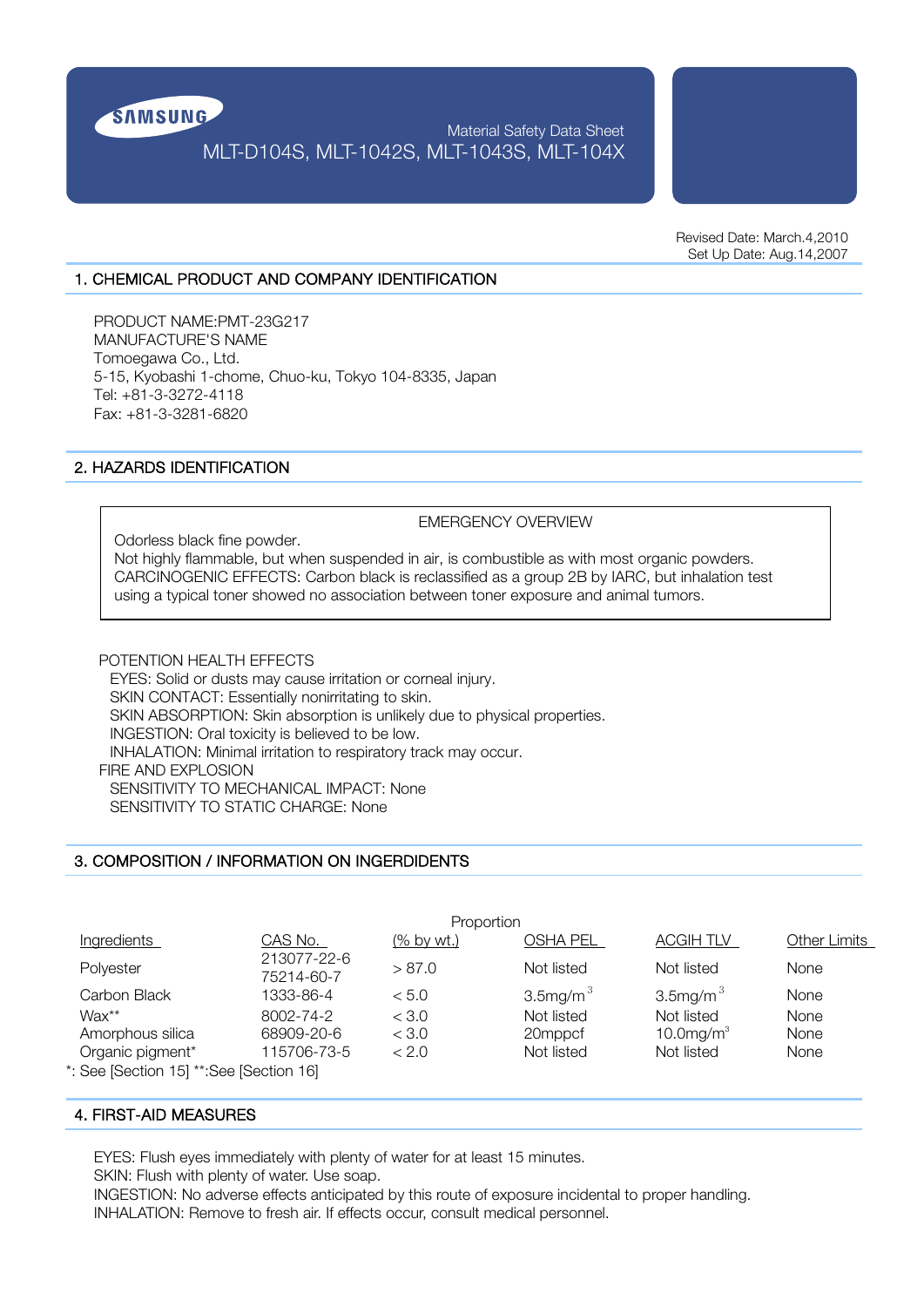### 5. FIRE-FIGHTING MEASUARES

FLAMMABLE PROPERTIES: Not highly flammable FLASH POINT: No data available FLAMMABLE LIMITS LEL:No data available UEL:No data available EXTINGUISHING MEDIA: Water fog, foam, CO 2, dry chemical.

FIRE-FIGHTING EQUIPMENT: Wear full bunker gear including a positive pressure self-contained breathing apparatus in case of burning in large quantities.

### 6. ACCIDENTAL RELEASE MEASURES

Minimize the release of particulates. Wear personal protective equipment.

Do not use vacuum cleaner.

After by lightly spraying with water to prevent development of dust, spills should be swept up or wiped up. Then residuals can be removed with soap and water. Preferred to use the material in a place, covering up the floor and surrounding matters with suitable sheets such as paper, in a case of being not fit to scrub the floor with water. These used sheets should be wrapped up in spills and transfer into a suitable container for disposal. Garments may be washed or dry cleaned, after removal of loose toner.

## 7. HANDLING AND STORAGE

Avoid creating dust. Clean up all spills promptly.

Inhalation and contact with skin or eyes should be avoided.

Provide general ventilation. Good general ventilation should be sufficient for most conditions.

Store in a cool, well ventilated place away from flames and spark-producing equipment.

May toners be preferred to use or to handle at the suitable place without concerning about smudges to which are given rise by releasing them.

### 8. EXPOSURE CONTROLS / PERSONAL PROTECTION

| Control parameters      |                                                                                        |
|-------------------------|----------------------------------------------------------------------------------------|
| OSHA PEL:               | TWA 5.0mg/m <sup>3</sup> (Inert of Nuisance Dust: Respirable fraction)                 |
|                         | 15.0mg/m <sup>3</sup> (Inert of Nuisance Dust: Total dust)                             |
| <b>ACGIH TLV:</b>       | TWA (2005)                                                                             |
|                         | 3.0mg/m <sup>3</sup> (Particulates Not Otherwise Classified: Respirable Particle Mass) |
|                         | 10.0mg/m <sup>3</sup> (Particulates Not Otherwise Classified: Inhalable Particle Mass) |
| RESPIRATORY PROTECTION: | For most conditions, no respiratory protection should be needed; however, in           |
|                         | dusty atmospheres, use an approved dust respirator.                                    |
| SKIN PROTECTION:        | No precautions should be needed under normal use.                                      |
| <b>EYE PROTECTION:</b>  | No precautions should be needed under normal use.                                      |
|                         |                                                                                        |

### 9. PHYSICAL AND CHEMICAL PROPERTIES

| APPEARANCE:           | Black fine powder     |
|-----------------------|-----------------------|
| ODOR:                 | Odorless              |
| <b>BOILING POINT:</b> | N.A. (not applicable) |
| VAP PRESS:            | N.A.                  |
| VAP DENSITY:          | N.A.                  |
| SOL IN WATER:         | Negligible            |
| SP. GRAVITY:          | ca. 1.20              |
| <b>MELTING POINT:</b> | N.A.                  |
| pH:                   | N.A.                  |
| % VOLATILE:           | N.A.                  |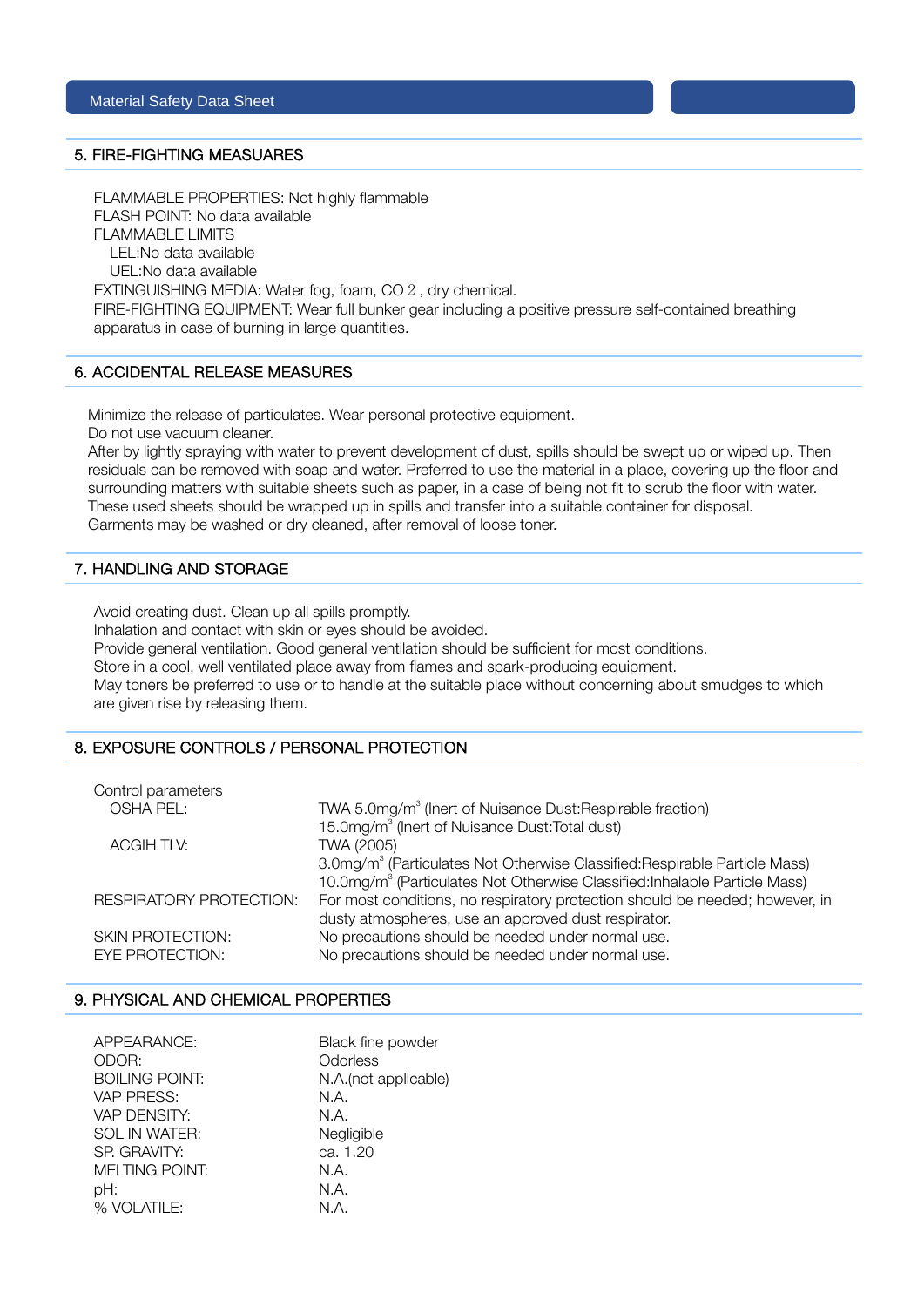### 10. REACTIVITY AND STABILITY

STABILITY:This is a stable product.

INCOMPATIBILITY:(SPECIAL MATERIALS TO AVOID) Oxidizing materials. HAZARDOUS DECOMPOSITION PRODUCTS:CO or NOx (by high heat and fire) HAZARDOUS POLYMERIZATION:Will not occur.

### 11. TOXICOLOGICAL INFORMATION

MUTAGENIC EFFECTS:Negative in the Ames Test. (Estimated from the data of other products and constituent components.)

#### CARCINOGENIC EFFECTS:

In 1996, the IARC revaluated carbon black as a GROUP 2B carcinogen (possible human carcinogen). This evaluation is given to carbon black for which there is inadequate human evidence, but sufficient animal evidence. The latter is based upon the developer of lung tumors in rat receiving chronic inhalation exposures to free carbon black at level that induce particle overload of the lung. Studies performed in animal models other than rats have not demonstrated an association between carbon black and lung tumors. Moreover, a two-year cancer bioassay using a typical toner preparation containing carbon black demonstrated no association between toner exposure and tumor development in rats.

### CHRONIC EFFECTS:

In a study in rats (H.Muhle) by chronic inhalation exposure to a typical toner, a mild to moderate degree of lung fibrosis was observed in 92% of the rats in the concentration(16mg/m3) exposure group, and a minimal to mild degree of fibrosis was noted in 22% of the animals in the middle (4mg/m3) exposure group. But no pulmonary changes was reported in the lowest (1mg/m3) exposure group, the most relevant level to potential human exposures.

#### 12. ECOLOGICAL INFORMATION

None

#### 13. DISPOSAL CONSIDERATIONS

WASTE DISPOSAL METHOD: Waste must be disposed of in accordance with country and local environmental control regulations.

### 14. TRANSPORTATION INFORMATION

TRANSPORT INFORMATION:This is not a hazardous product. UN No.:None allocated.

#### 15. REGULATORY INFORMATION

TSCA:All chemical substances in this product comply with all applicable rules or orders under TSCA. EU:Organic pigment is treated as a new chemicals.

## 16. OTHER INFORMATION

Paraffine is not hazardous except for its flammable properties, but "Paraffine wax fume" is one of hazardous chemicals. Its ACGIH TLVs(TWA) and NIOSH RELs(TWA) is the same value( $2$ mg/m $3$ ).

NFPA Rating: Health = 1 Flammability = 1 Reactivity = 0